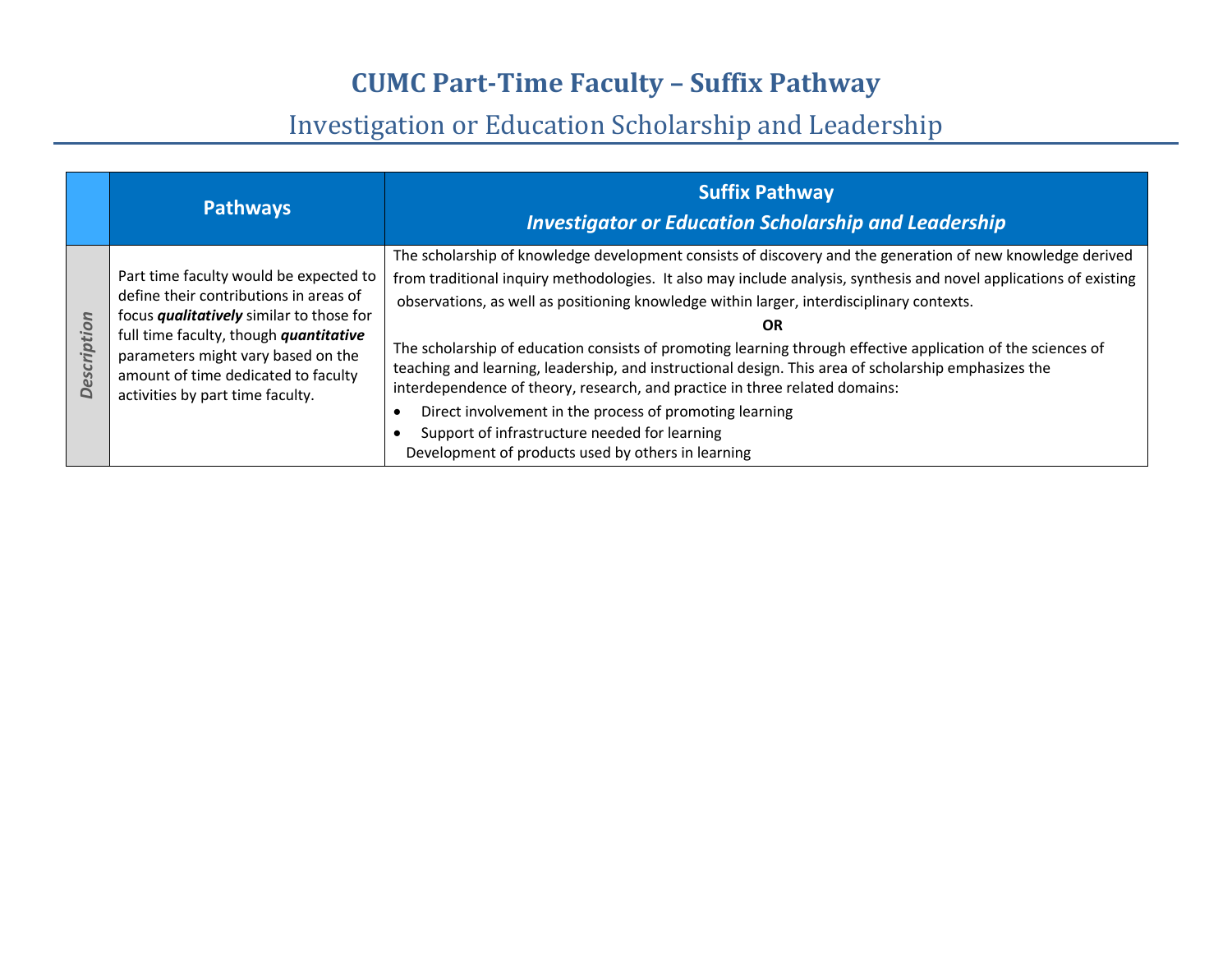|                           | <b>Pathways</b> | <b>Suffix Pathway</b><br><b>Investigator or Education Scholarship and Leadership</b>                                                                                                                                                                                                                                                                                                                                                                                                                                                                                                                                                                                                                                                                                                                                                                                                                                                                                                                                                                                                                                                                                                                                                                                                                                                                                                                                                                                                                                                                                                                                      |
|---------------------------|-----------------|---------------------------------------------------------------------------------------------------------------------------------------------------------------------------------------------------------------------------------------------------------------------------------------------------------------------------------------------------------------------------------------------------------------------------------------------------------------------------------------------------------------------------------------------------------------------------------------------------------------------------------------------------------------------------------------------------------------------------------------------------------------------------------------------------------------------------------------------------------------------------------------------------------------------------------------------------------------------------------------------------------------------------------------------------------------------------------------------------------------------------------------------------------------------------------------------------------------------------------------------------------------------------------------------------------------------------------------------------------------------------------------------------------------------------------------------------------------------------------------------------------------------------------------------------------------------------------------------------------------------------|
| $*$<br><b>Major Focus</b> |                 | Basic, translational, clinical, educational and multidisciplinary research, Technology development<br>The expectation for faculty with this area of focus will be a major investment of time in supported investigative<br>work, which may include basic, translational, population based, clinical and educational research. Technology<br>development and membership in multidisciplinary investigational teams with would also be appropriate.<br>Research may be in any discipline related to health sciences, including but not limited to:<br>Laboratory research<br>Clinical and translational research<br>Population based research<br>$\bullet$<br>Health services/Policy/Economics<br>$\bullet$<br>Outcomes research<br>$\bullet$<br><b>Biostatistics, Bioinformatics</b><br>$\bullet$<br>Novel applications of existing technologies or treatments<br>$\bullet$<br>Multidisciplinary research team membership with a critical, unique role<br>$\bullet$<br>Pedagogical research<br>$\bullet$<br><b>OR</b><br>Educational leadership including course and curricular development, Educational materials development,<br>didactic teaching in lectures, small groups, clinical preceptorial settings<br>The expectation for faculty with this area of focus will be a major investment of time in teaching, mentoring,<br>evaluation, learning assessment; course or curriculum leadership; and the development of enduring educational<br>materials.<br>Examples, by domain, include:<br>Involvement in the process of learning<br>Lecturing,<br>Facilitating small groups,<br>Conducting laboratory tutorials, |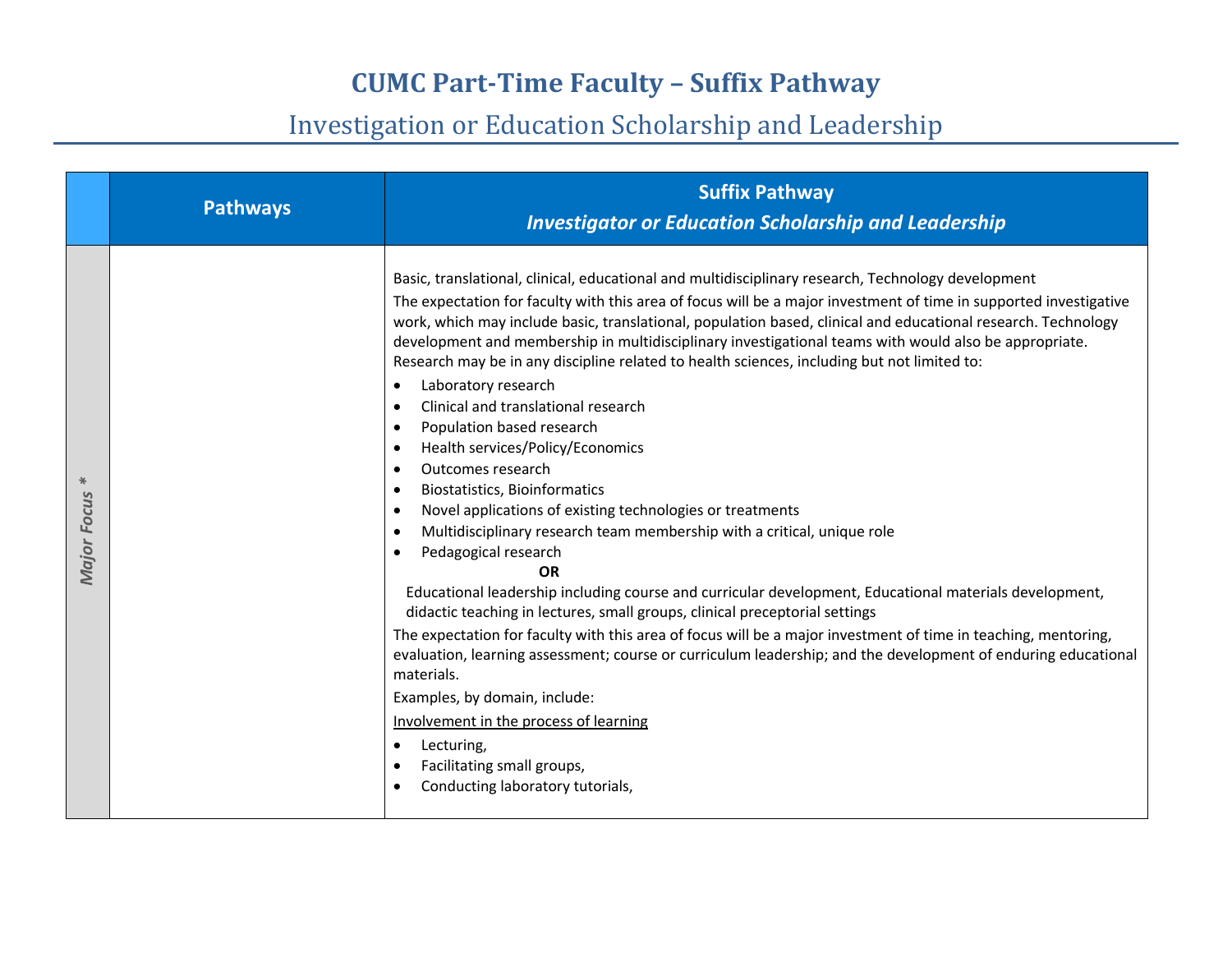|                                  | <b>Pathways</b> | <b>Suffix Pathway</b><br><b>Investigator or Education Scholarship and Leadership</b>                                                                                                                                                                                                                                                                                                                                                                                                                                                                                                                                                                                                                                     |
|----------------------------------|-----------------|--------------------------------------------------------------------------------------------------------------------------------------------------------------------------------------------------------------------------------------------------------------------------------------------------------------------------------------------------------------------------------------------------------------------------------------------------------------------------------------------------------------------------------------------------------------------------------------------------------------------------------------------------------------------------------------------------------------------------|
| (Cont.)<br><b>Focus</b><br>Major |                 | Precepting students, conducting teaching rounds,<br>Mentoring trainees, serving on thesis committees,<br>Preparing and administering knowledge or performance assessments<br>Support of the infrastructure needed for learning<br>Course development and leadership;<br>٠<br>Curricular development and leadership;<br>Course, clerkship, program, or fellowship leadership<br>Leadership on education governance committees and task forces<br>Involvement on committees that set curriculum guidelines/standards<br>Development of educational products used for learning<br>Authorship (both paper and electronic) of textbooks, tutorials, problem sets, teaching cases, simulation<br>scenarios, or image libraries |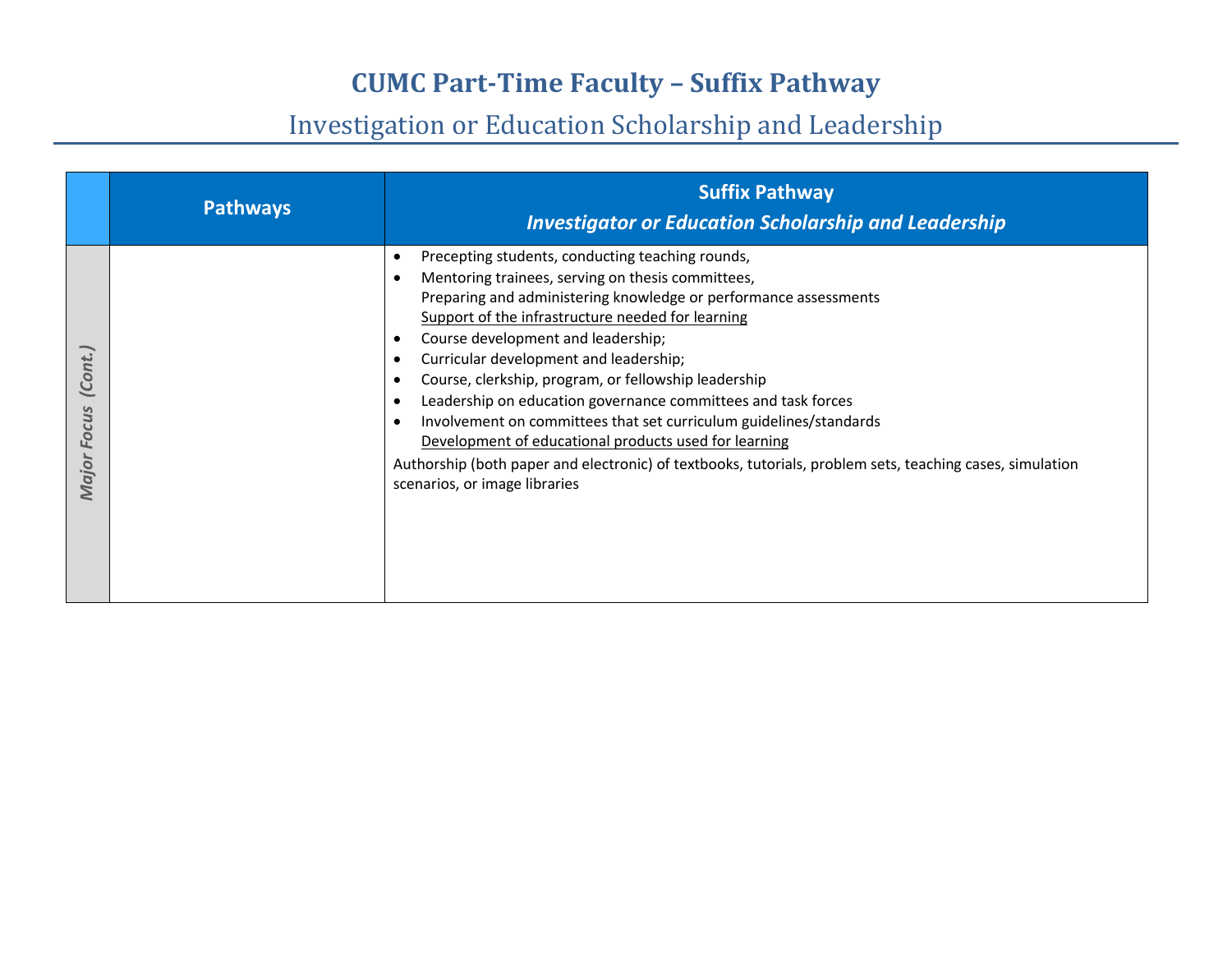|                                       | <b>Pathways</b> | <b>Suffix Pathway</b><br><b>Investigator or Education Scholarship and Leadership</b>                                                                                                                                                                                                                                                                                                                                                                                                                                                                                                                                                                                                                                                                                                                                                                                                                                                                                                                                                                                                                                                                                                                                                                                                                                                                                                                                                                                                                                                                                                                                                                                                                      |
|---------------------------------------|-----------------|-----------------------------------------------------------------------------------------------------------------------------------------------------------------------------------------------------------------------------------------------------------------------------------------------------------------------------------------------------------------------------------------------------------------------------------------------------------------------------------------------------------------------------------------------------------------------------------------------------------------------------------------------------------------------------------------------------------------------------------------------------------------------------------------------------------------------------------------------------------------------------------------------------------------------------------------------------------------------------------------------------------------------------------------------------------------------------------------------------------------------------------------------------------------------------------------------------------------------------------------------------------------------------------------------------------------------------------------------------------------------------------------------------------------------------------------------------------------------------------------------------------------------------------------------------------------------------------------------------------------------------------------------------------------------------------------------------------|
| Expected<br><b>Scholarly Products</b> |                 | Publication of research findings, that contribute new observations or that synthesize existing knowledge<br>in a way that enhances the discipline.<br>When part of a multidisciplinary or collaborative research team, the faculty members contribution<br>should be substantive and recognizable.<br>Recognition of expertise by membership on research advisory panels.<br>Research presentations at national meetings, national recognition of leadership in a discipline by virtue<br>of invited presentations.<br>Technology development<br>Research support which may be federal, foundation or industry derived or primarily in a collaborative<br>role as part of a research team.<br>OR<br>The value of individual faculty accomplishments will be based on the quantity and quality of the particular form<br>of scholarship. Evidence of quantity will tend to focus on the number of products documented. Evidence of<br>quality will tend to be based on peer review within meaningful communities of practice (e.g., editorial boards,<br>funding study sections).<br>Examples include:<br>Publication of research findings, that contribute new observations or that synthesize existing knowledge in<br>a way that enhances the discipline.<br>Research presentations at national meetings, national recognition of leadership in a discipline by virtue of<br>invited presentations.[number]<br>Research support from federal, foundation or industry derived or primarily in a collaborative role as part of<br>a research team.<br>Invited professorships, and lectures<br>$\bullet$<br>Development of innovative public health or clinical technology and/or interventions/treatments |